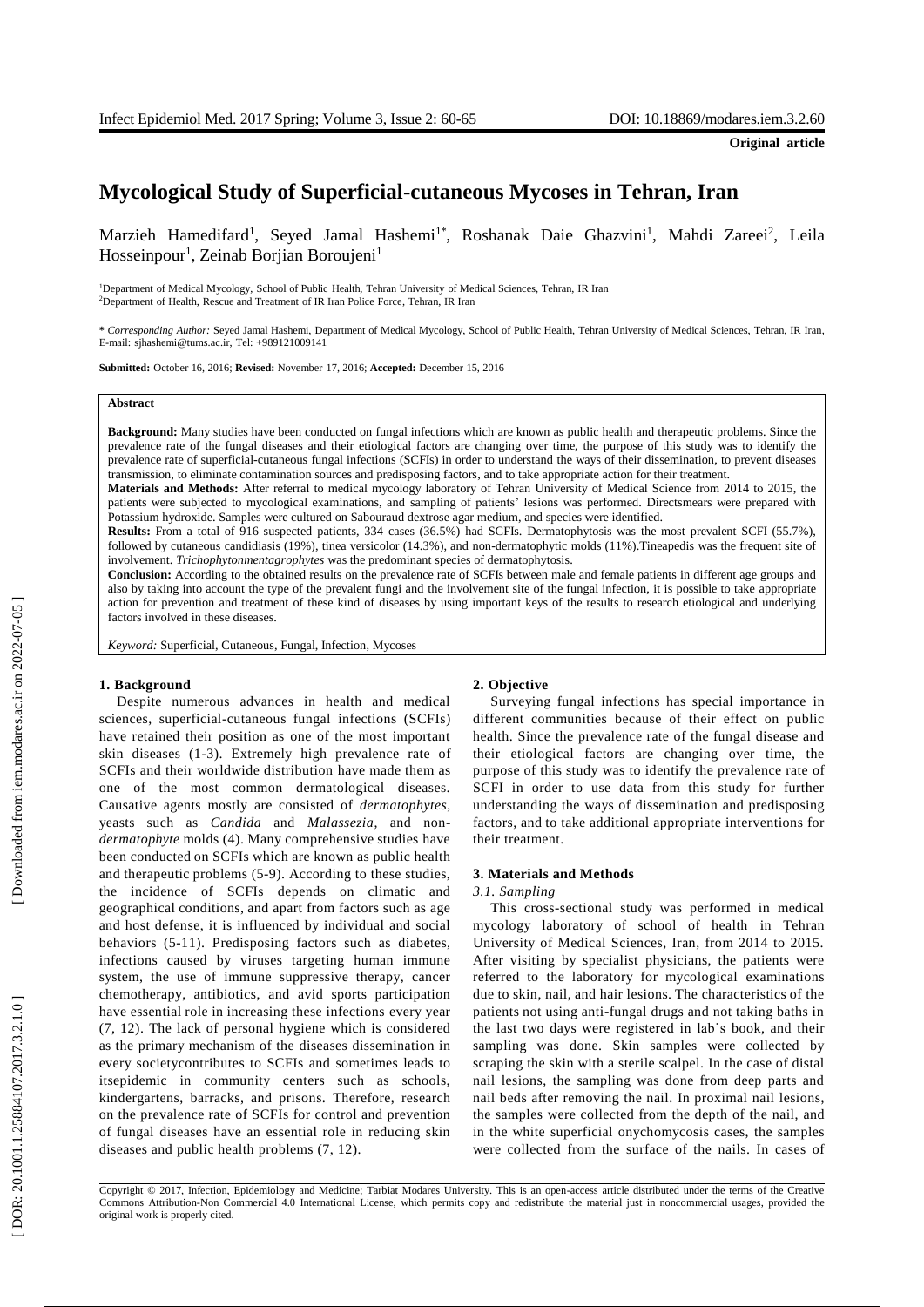hair involvement, the infected hair shafts were removed. In suspected cases to tinea versicolor , scotch tape method was used for sampling .

## *3.2. Direct Microscopic Examination (DME)*

Direct smear s were prepared with 15% Potassium hydroxide (KOH ) ( in hair cases with lactophenol) from the collected samples, and in suspected case s to tinea versicolor, methylene blue staining was used for prepared smears, too. The prepared smears were examined by optical microscope (Olympus , Germany) for the presence of fungal elements (hypha , arthrospores, yeast cells , and pseudohyphae) after putting in the moisturous environment for an hour.

## *3.3. Culture and identification*

Some of the samples were cultured by transplant method on SC (Sabouraud dextrose agar with 0.005% chloramphenicol) and SCC (Sabouraud dextrose agar with 0.05% cycloheximide and 0.005% chloramphenicol) media (E. Merck, Germany). The media were kept at25 - 2 8̊ C and checked twice weekly for the evidence of colony growth. No growth after 4 weeks of incubation was considered as negative for dermatophytes. This time for *Candida* and molds was 3 weeks. In order to identify *dermatophyte* and mould isolates, if there were any, colony morphology and microscopic examination with lactophenol cotton blue were used to observ e hyphae structure and shape together with presence and arrangement of microconidia and macroconidia. Differential methods such as hair perforation test, *Trichophyton* nutritional media, urease test, temperature tolerance and temperature enhancement test, pigment production, Czapek's agar, or other selective media were used for the identification of some species whenever needed (12 ). Yeast isolates, if there were any, were identified by the use of standard laboratory methods including the germ tube test, morphology on corn -meal agar -tween 80 (CM -T80) using the dalmau method, chromagar *Candida* (Microbiology company, France) , and API C20 Aux system (Bio Merieux, Marcy, 1 Etoile France). Each yeast should have represented a unique isolate from a patient ; otherwise , it was placed and maintained as water suspension at room temperature in our laboratory for further use. *Malassezia* spp. infection was diagnosed based on direct examination.

#### *3.4. Statistical analysis*

The data analysis was performed by SPSS software version 18 (SPSS Inc., Chicago, IL). The study was assessed by using standard Chi -squared and fisher test with 95% confidence intervals (CI). *P*value < .05 was considered as statistically significant.

## **4. Results**

From a total of 916 suspected patients, the existence of SCFIs was proved in 334 cases (36.5 %). In this study , dermatophytosis was the prevalent infection , and tinea pedis was the most frequent clinical form of dermatophytosis. There was a significant difference between the involved sites and the type of dermatophytosis ( *P*< .05). *Trichophytonmentagrophytes* was the most common *dermatophyte* isolated from dermatophytic patients , and there was a significant difference between the type of isolated species and dermatophytosis

( *P*< .05).The maximum prevalence rate of dermatophytosis was observed in the age group of4 0 -49 years with causative agent of *T. mentagrophytes ,* which was appeared as tinea pedis. But there was no significant difference between the age groups and the type of dermatophytosis ( $P > .05$ ). In regard to the sources of the infection in dermatophytosis, anthropophilic fungi and zoophilic fungi accounted for 89.1 and10.9% of the dermatophytosis, respectively. No geophilic fungi were observed. About 35% of the patients with tinea pedis and onychomycosis were also diagnosed as having diabetes. In SCFI s , the most prevalence rate of the infections was observed in summer , and the least prevalence rate was observed in autumn. SCFIs were more prevalent in males than in females. However, infemales, cutaneous candidiasis and nondermatophytic molds of onychomycosiswere more prevalent than in males. There was significant difference between the genus of patients and dermatophytosis, candidiasis , and non dermatophytic molds of onychomycosis ( *P*< .05). But in tinea versicolor , there was no significant difference between genus of patients and the disease  $(P > .05)$ . In case of cutaneous candidiasis (63 cases, 19 %), *Candida albicans* was the most prevalent isolated species (60.3 %), followed by *C.parapsilosis* (22.3 %), *C.tropicalis* (12.7%), *C.guilliermondii* (3.1 %) , and *C.krusei* (1.6 %). The most frequent lesion site of cutaneous candidiasis was observed in fingernails in all age groups. Non dermatophytic molds of onychomycosis were detected in 37 patients (11%). Among them, *Aspergillus* spp. were found in 75.7 %, followed by *Fusarium* spp. (13.5 %), *Scopulariopsis* spp. (5.4 %), *Chrysosporium* spp. (2.7%), *Cladosporium* spp. (2.7 %). In this infection, prevalence rate order of *Aspergillus*  species were *Aspergillus flavus, Aspergillus niger,* and *Aspergillus terreus,* respectively. In non -dermatophytic molds of onychomycosis, toenail involvement was more than fingernail . Table 1 shows absolute and relative frequency of SCFIs based on patients' genus . Table2 shows the frequency of culture isolated *dematophytes* species based on different type s of tinea ( only culture positive dermatophytosis). Table 3 shows the frequency of different type s of tinea ( positive direct microscopic examination and culture positive dermatophytosis) based on age group and genus. Figure1 illustrates the frequency of onychomycosis in patient with non -dermatophytic molds based on age group and genus.

## **5. Discussion**

One of the most common mycoses diseases is SCFI by which a great number of people get infected annually. The prevalence rate of SCFIs in 20 -25% of the world's population illustrates the importance of these infectious diseases which are known as zoonotic diseases, too (11). In the current study by taking into account the obtained results, it was determined that from 916 suspicious patients , 334 cases (36.5%) were actually infected by SCFI, and dermatophytosis was the most common infection (55.7%),followed by cutaneous candidiasis (19%),tinea versicolor (14.3%), and non -dermatophytic molds of onychomycosis (11%), respectively (Table1). Studies conducted in Iran have reported the dermatophytosis prevalence rate - among other SCFIs – to be between 10.8 to 76.9%(5, 7,12),and worldwide studies have reported the dermatophytosis prevalence rate - among other SCFIs - from 13.8% in Spain to 88.3% in Japan (13, 14).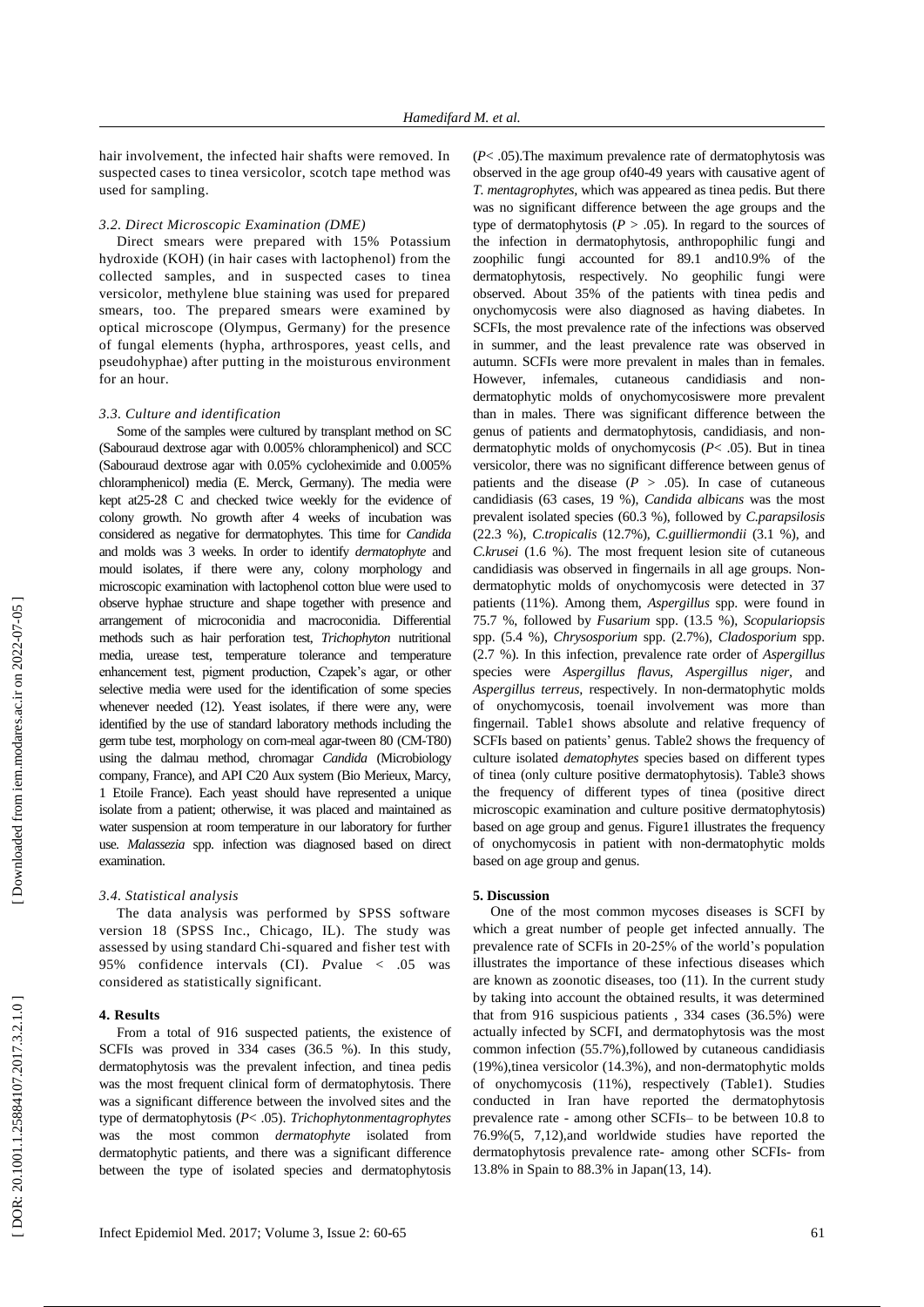*Superficial -cutaneous mycoses*



**Figure 1. Frequency of onychomycosis in patient with non -dermatophytic molds based on age group and genus .**

| Table 1. Frequency of superficial-cutaneous fungal infections based on genus. |                  |                    |                   |  |  |  |
|-------------------------------------------------------------------------------|------------------|--------------------|-------------------|--|--|--|
|                                                                               | Male No. $(\% )$ | Female No. $(\% )$ | Total No. $(\% )$ |  |  |  |
| Dematophytosis                                                                | 152 (72)         | 34(27)             | 186(55.7)         |  |  |  |
| Candidiasis                                                                   | 19(9)            | 44 (36)            | 63 (19)           |  |  |  |
| Tinea versicolor                                                              | 32(15)           | 16(13)             | 48 (14.3)         |  |  |  |
| Non-Dematophytic molds                                                        | 7(4)             | 30(24)             | 37(11)            |  |  |  |
| Total<br>$M = M$ $\ldots$ $\ldots$ (0/ $\ldots$ D $\ldots$ $\ldots$ $\ldots$  | 210(63)          | 124 (37)           | 334 (100)         |  |  |  |

No.: Number, (%): Percentage

**Table 2. Frequency of culture isolated dematophyte species based on different type of tinea (Dermatophytosis)** .

| Type of tinea/<br><b>Dermatophyte species</b> | T. pedis<br>No. $(\% )$ | T. unguium<br>No. (%) | T. corporis<br>No. (%) | T. cruris<br>No. (%) | T. manuum<br>No. (%) | <b>T.faciei</b><br>No. (%) | <b>T.capitis</b><br>No. $(\% )$ | <b>Total</b><br>No. $(\% )$ |
|-----------------------------------------------|-------------------------|-----------------------|------------------------|----------------------|----------------------|----------------------------|---------------------------------|-----------------------------|
| T. mentagrophytes                             | 25(21)                  | 13(11)                | 3(2.5)                 | 4(3.35)              | 3(2.5)               | $\overline{0}$             | $\mathbf{0}$                    | 48(40.3)                    |
| T.rubrum                                      | 15(12.6)                | 8(6.7)                | 6(5)                   | 3(2.5)               | $\mathbf{0}$         | 1(0.85)                    | $\theta$                        | 33(27.7)                    |
| <i>T.</i> tonsurans                           | $\Omega$                | $\overline{0}$        | 5(4.2)                 | $\mathbf{0}$         | 1(0.85)              | 4(3.35)                    | 3(2.5)                          | 13(10.9)                    |
| T. verrucosum                                 | 1(0.85)                 | 1(0.85)               | 2(1.7)                 | $\mathbf{0}$         | 5(4.2)               | 2(1.7)                     | $\boldsymbol{0}$                | 11(9.2)                     |
| E. floccosum                                  | $\Omega$                | $\boldsymbol{0}$      | 1(0.85)                | 9(7.55)              | $\mathbf{0}$         | $\overline{0}$             | $\mathbf{0}$                    | 10(8.5)                     |
| T. violaceum                                  | $\Omega$                | 1(0.85)               | 1(0.85)                | $\mathbf{0}$         | $\mathbf{0}$         | $\overline{0}$             | $\theta$                        | 2(1.7)                      |
| M. canis                                      | $\overline{0}$          | $\boldsymbol{0}$      | 2(1.7)                 | $\overline{0}$       | $\boldsymbol{0}$     | $\overline{0}$             | $\overline{0}$                  | 2(1.7)                      |
| Total                                         | 41 (34.5)               | 23(19.3)              | 20(16.8)               | 16(13.45)            | 9(7.55)              | 7(5.9)                     | 3(2.5)                          | 119 (100)                   |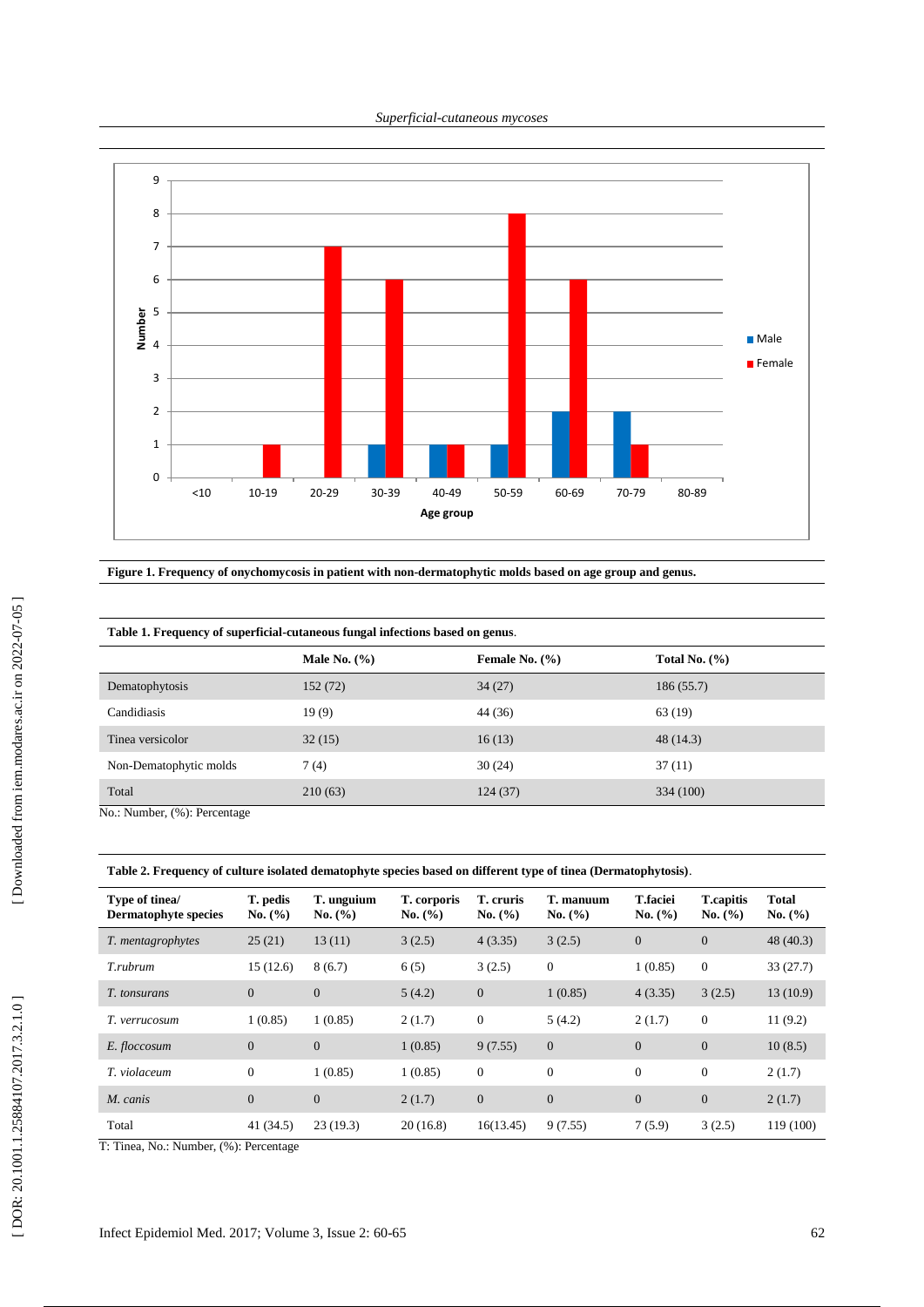| Table 3. Frequency of dermatophytosis based on age group and genus |                                  |                           |                      |                            |                          |                          |                       |                         |  |
|--------------------------------------------------------------------|----------------------------------|---------------------------|----------------------|----------------------------|--------------------------|--------------------------|-----------------------|-------------------------|--|
| Type of tinea /<br>Age group                                       | T. pedis<br>No. $(\% )$          | T. unguium<br>No. $(\% )$ | T. cruris<br>No. (%) | T. corporis<br>No. $(\% )$ | T. manuum<br>No. $(\% )$ | T. faciei<br>No. $(\% )$ | T. capitis<br>No. (%) | <b>Total</b><br>No. (%) |  |
| < 10                                                               | $\overline{0}$                   | $\overline{0}$            | $\overline{0}$       | 8(27.5)                    | $\overline{0}$           | 2(22.2)                  | 2(66.6)               | 12(6)                   |  |
| $10-19$                                                            | 1(1.5)                           | $\mathbf{0}$              | 2(6.6)               | 7(24.1)                    | 4(28.5)                  | 4(44.4)                  | 1(33.4)               | 19(10.2)                |  |
| $20-29$                                                            | 5(7.6)                           | $\mathbf{0}$              | 11(36.7)             | 5(17.3)                    | 3(21.5)                  | 1(11.2)                  | $\boldsymbol{0}$      | 25(12.3)                |  |
| 30-39                                                              | 10(15.2)                         | 2(5.8)                    | 7(23.5)              | 5(17.3)                    | 2(14.3)                  | $\boldsymbol{0}$         | $\boldsymbol{0}$      | 26(14)                  |  |
| $40 - 49$                                                          | 19(28.8)                         | 12(34.2)                  | 2(6.6)               | 2(6.9)                     | $\mathbf{0}$             | 2(22.2)                  | $\boldsymbol{0}$      | 37(19.9)                |  |
| 50-59                                                              | 12(18.1)                         | 7(20)                     | 2(6.6)               | 2(6.9)                     | 3(21.5)                  | $\boldsymbol{0}$         | $\boldsymbol{0}$      | 26(14)                  |  |
| 60-69                                                              | 11(16.6)                         | 6(17.2)                   | 5(16.7)              | $\mathbf{0}$               | 2(14.2)                  | $\boldsymbol{0}$         | $\boldsymbol{0}$      | 24(15)                  |  |
| 70-79                                                              | 6(9.2)                           | 5(14.3)                   | 1(3.3)               | $\boldsymbol{0}$           | $\overline{0}$           | $\boldsymbol{0}$         | $\boldsymbol{0}$      | 12(6)                   |  |
| 80-89                                                              | 2(3)                             | 3(8.5)                    | $\overline{0}$       | $\boldsymbol{0}$           | $\overline{0}$           | $\boldsymbol{0}$         | $\boldsymbol{0}$      | 5(2.7)                  |  |
| Total                                                              | 66 (100)<br>$\sim$ $\sim$ $\sim$ | 35 (100)                  | 30(100)              | 29 (100)                   | 14 (100)                 | 9(100)                   | 3(100)                | 186 (100)               |  |

**Table 3. Frequency of dermatophytosis based on age group and genus**

T: Tinea, No.: Number, (%): Percentage

In other studies conducted in Japan in 2002 and in Turkey from 2000 to 2007, dermatophytosis was the most prevalent SCFI, followed by cutaneous candidiasis and tinea versicolor, respectively (14, 15). These results on the SCFIs prevalence rate, are in accordance with the current study's results which are also in accordance with the other studies conducted in Iran such as Sadeghi et al. (2011 ) in Tehran (5), Nasrollahi Omran et al. (2009) in Tehran (8), Khazaiee et al. (2010) in Arak (16), and Aziziet al. (2001 ) in Yazd (17 ). In all of them, dermatophytosis has been reported to be the most prevalent infection. In the present study , male individuals were more infected by SCFI than women(Table1) ; this finding is in accordance with the other studies conducted by Sadeghiet al. (5), Zamani et al. (7), Nasrollahi Omran et al. (8), Bassiri - Jahromi et al. (18, 19 ) in Tehran and other regions of Iran (16, 17, 20, 21 ) and other countries (13, 22 ). However, th e difference in genus affection can be influenced by other factors such as personal hygiene, occupational factors , and exposure to the contamination. In the present study , tinea pedis , tinea unguium, tinea cruris , and tinea corpor is had the most prevalence rate, respectively (Table 3 ) . The order of the tinea prevalence rate in this study is in line with some studies (9, 19); but different from others (5, 7, 13, 17, 21, 22). However, in some of these studies such as Sadegi et al. (5) and Zamani et al. (7) studies , similar to the current study, tinea pedis was the predominant type of dermatiphytosis. Difference in prevalence rate of tinea types could be attributed to such factors as diss emination of the pathogenic species, social habits and customs, individuals' activity pattern, weather conditions, and personal and social hygiene of the persons inhabited in different region s. The predominant causative species of dermatophytosis was *T.mentagrophytes* (Table2); this result is also in line with the other studies conducted in Tehran (7, 9, -22 ), Isfahan (23 ), and Ahwaz (24 ). However, in this case , it is not in accordance with the studies in which *T.rubrum*has been reported as the most common species ( 5, 25 -28 ). The difference between the obtained results of the current study and the other studies could be attributed to such factors as , time and location conditions , migrations and

travels, cultural and social pattern, life styles , and etc. According to this study , it was determined that most of the infections related to the dermatophytosis have been caused by anthropophilic species of *dermatophytes,* which are commonly observed in social life. Urban societies were involved with these species more than other regions, and the dissemination of the infection was more in areas with low health standards than the other.

Candidiasis is one of the most common opportunistic mycosis diseases , and in the present study with the prevalence rate of 19% was in the second rank of SCFIs (Table1). The most common clinical form of cutaneous candidiasis was onychomycosis with 84%. The prevalence rate of *Candida* onychomycosis in women was more than in men; these finding is consistent with the finding of the other studies conducted by Razaghi -Abyaneh et al. (6), Sadeghi et al. (5) in Tehran and other researchers (12 ). This type of onychomycosis is more prevalent in individuals keeping their hands under water for a long time such as housewives, nurses, servants, and dishwashers. This disease occurs in children due to sucking fingers. In this study , the most common onychomycosis agent was *C .albicans* with 60.3 % ; this finding is also similar to other studies conducted in Tehran ( 5 - 6, 29, 30 ) and other regions of Iran and the world (31 -35 ). However, it's not in accordance with some studies conducted in Tehran (36) and other regions (37, 38), in which *dermatophytes* have been reported to be the main causative agents of onychomycosis. The most cases of *Candida* onychomycosis were observed in fingernails , which could be due to hormonal differences or women's more working at house and constant contact with water and detergents. In Razaghi -Abyaneh et al. (6), Sadeghi et al. (5), Hashemi et al. (30 ) and Zeini et al. (39 ) studies , the infection was also more prevalent in fingernails than in toenails.

In this study, the onychomycosis caused by nondermatophytic molds was more prevalent in toenails. This finding is similar to other studies conducted by Sadeghi et al. (5), Gerami shoaret al. (29 ), Ahmadi et al. (40 ), Hashemi et al.  $(30)$ , Zeini et al. $(39)$ , Hilmioglu et al. $(41)$ , Veles et al.  $(42)$ , and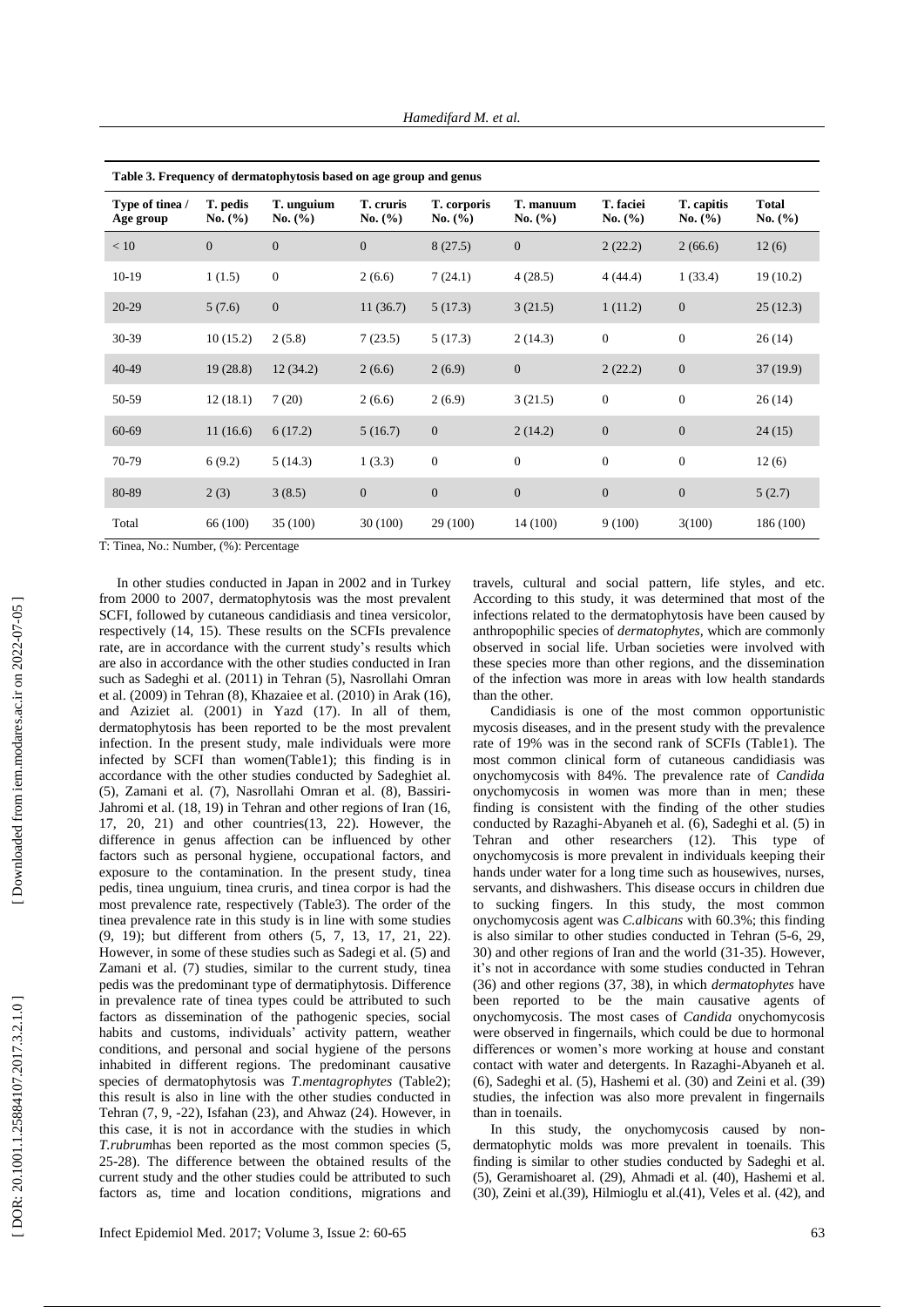Ginni et al. (43 ). Toenail involvement with saprophyte s could be attributed to the fact that toenails are more susceptible to trauma, and trauma as a predisposing factor provides the basis for penetration of th e s e soil resident saprophytic fungi in the nails. In this study just like to the previous studies conducted by Sadeghi et al. (5), Hashemi et al. (30), Zeini et al. (39) in Tehran and by Agarwalla et al. in Nepal (44 ) , the most common non dermatophytic mold isolated from nail s was *Aspergillus* genus. Similar to Sadeghi et al. study (5), the high prevalence rate of non -dermatophytic molds of onychomycosis in this study was in the age group of 50 -59 years.

Tinea versicolor is widespread and more prevalent in tropical and sub -tropical climates. Given reports from different climatic regions of Iran and other parts of the world are different. In the current study , tinea versicolor present in 14.3% of all the patients diagnosed with SCFIs was in the third order. It was more prevalent in men than in women and often observed in chest (37.6%) and neck (33.2%) in the age group of 20 -29 years. In NasrollahiOmran's study ( 8 ) , this disease was equally prevalent in both gender and more prevalent in the age group of 20 -29 years.

#### **6. Conclusion**

A wide spectrum of infectious dermatoses was highly prevalent among the population under study. The prevalence rate of superficial -cutaneous fungal infections has changed during recent years. There are lots of predisposing factors affecting epidemiology of these infections , including geographic area, hygiene, occupation, climate, contact with animals, genus , etc. According to the obtained results of the current study on the dissemination and incidence of SCFIs between male and female patients in different age groups and also by considering the type of the prevalent fungi and the prevalent involvement site of the fungal infection, it may be possible to perform appropriate intervention for prevention and treatment of these diseases and to investigate etiological and underlying factors involved in these disease s .

#### **Conflict of interests**

There was no conflict of interest in the present study.

#### **Acknowledgements**

This study was carried out in collaboration with the staff of the department of medical mycology in school of public health, Tehran University of Medical Sciences that is appreciated for their collaboration.

## **Authors' Contribution**

All of the authors contribute d to this study.

# **Funding/Support**

This study was supported by Tehran University of Medical Sciences, Iran.

#### **References**

- 1. Bouchara JP, Mignon B, Chaturvedi V. Editorial: dermatophytes and for the twenty-first -<br>century. Mycopathologia. 2008; 166(5): 235 -237.
- 2. Ngwogu AC, Otokunefor TV. Epidemiology of dermatophytos is in a rural community in Eastern Nigeria and review of literature from Africa. Mycopathologia. 2007; 164(4): 149 -158.
- 3. Eftekharjo Y, Balal A, Taghavi M, Sadat Rahimi Z, Nikaein D. Epidemiology and prevalence of superficial fungal infections among dormitory students in Tehran, Iran. J Mycol Res. 2015; 2(1): 49 -54.
- Miklic P, Skerlev M, Budimcic D, Lipozencic J. The frequency of superficial mycoses according to agent isolated during a ten years period superficial mycoses according to agent isolated during a ten years period (1999 – 2008) in Zagreb area, Croatia. ActaDermatovenerol Croat. 2010; 18(2): 92 -98.
- 5. Sadeghi G, Abouei M, Alirezaee M, Tolouei R, Shams -Ghahfarokhi M. A 4 -year survey of dermatomycoses in Tehran from 2006 to 2009. J Med Mycol. 2011; 21 (4): 260 -5.
- 6. Razzaghi -Abyaneh M, Sadeghi G, Zeinali E, Alirezaee M. Species distribution and antifungal susceptibility of Candida spp. isolated from superficial candidiasis in outpatients in Iran. J Med Mycol. 2014; 24 (2): e43 -e50.
- 7. Zamani S, Sadeghi G, Yazdinia F, Moosa H, Pazooki A, Ghafarinia Z, et al. Epidemiological trends of dermatophytosis in Tehran, Iran: A five -year retrospective study. J Mycol Med. 2016; S1156 -5233(16): 30132 -9.
- 8. 8 -NasrollahiOmran A, Hashemi SJ, Hashemi F. Epidemiology of superficial and cutaneous mycosis in 5500 suspected patients in Tehran. Tehran Univ Med J. 2010; 68(1): 45 -53.
- 9. Rezaei -Matehkolaei A, Makimura K, de Hoog S, Shidfar MR, Zaini F, Eshraghian M, et al. Molecular epidemiology of dermatophytosis in Tehran, Iran, a clinical and microbial survey. Med Mycol. 2013; 51(2):203-7.
- 10. SimonnetCh, berger F, gantier J.Epidemiology of superficial fungal diseases in FrenchGuiana: a three -year retrospective analysis. MedMycol. 2011; 49(6): 608 -11.
- 11. Havlickova B, Czaika VA, Friedrich SM. Epidemiological trends in skin mycoses worldwide. Mycoses . 2008; 51(Suppl 4): 2 -15.
- 12. Zaini F, Mahbod ASA, Emami M. Comprehensive medical mycology .4th ed. Tehran: Tehran University publications.2013.
- 13. Velasco Betio JA. Epidemiologic study of dermatophytoses in Salamanc a (spain). Sabourauidia. 1979; 17(2): 123.
- Nishimoto K.An epidemiological survey of dermatomycoses in Japan.NihonIshinkin Gakkai Zasshi. 2006; 47(2):103-11.
- 15. Koksal F, Er E, Samasti M. Causative agents of superficial mycoses in Istanbul.Turkey:retrospective study. Mycopathologia. 2009; 168(3):117-23.
- 16. Khazaei MR, Mehbod ASA, Farhadpour AR, Didehdar M, Rafiei M. Prevalence of fungal and fungal like superficial infections in patients who refer red to skin clinic of Arak University of Medical Science. JAUMS . 2011; 9(1): 40 -43 .
- 17. [Azizi M,](http://journal.skums.ac.ir/search.php?slc_lang=en&sid=1&auth=azizi)  [Jivad](http://journal.skums.ac.ir/search.php?slc_lang=en&sid=1&auth=jivad) N[. Causal agents of the prevalent cutaneous fungal diseases](http://journal.skums.ac.ir/files/site1/user_files_d0c23d/mtmoradi-A-10-8-23-273185c.pdf)  [in Yazd province, 1998.](http://journal.skums.ac.ir/files/site1/user_files_d0c23d/mtmoradi-A-10-8-23-273185c.pdf)[J ShahrekordUniv Med Sci](http://journal.skums.ac.ir/browse.php?mag_id=51&slc_lang=en&sid=1). 2001; 3(2): 73-8.
- 18. [BasiriJahromiSh,](http://pejouhesh.sbmu.ac.ir/search.php?slc_lang=en&sid=1&auth=Basiri+Jahromi) [Khaksar](http://pejouhesh.sbmu.ac.ir/search.php?slc_lang=en&sid=1&auth=Khaksar) AA. [Surveillance of dermatophytosis and the](http://pejouhesh.sbmu.ac.ir/files/site1/user_files_ec23de/admin-A-10-1-442-6ebb55d.pdf)  [causative agents among children referred to Pasteur institute of Iran from](http://pejouhesh.sbmu.ac.ir/files/site1/user_files_ec23de/admin-A-10-1-442-6ebb55d.pdf)  [2005 to 2006](http://pejouhesh.sbmu.ac.ir/files/site1/user_files_ec23de/admin-A-10-1-442-6ebb55d.pdf)**.** Res Med.2008; 32(4): 321 -6.
- 19. Bassiri -JahromiSh, Khaksari A. Epidemiological survey of dermatophytosis in Tehran, Iran, from 2000 to 2005. IJDVL. 2009; 75(2): 142 -147
- 20. [AghamirianM](http://ismj.bpums.ac.ir/search.php?slc_lang=en&sid=1&auth=Aghamirian)R, [Keshavarz](http://ismj.bpums.ac.ir/search.php?slc_lang=en&sid=1&auth=Keshavarz) D, [JahaniHashemi](http://ismj.bpums.ac.ir/search.php?slc_lang=en&sid=1&auth=Jahani+Hashemi) H. [Clinical evaluation of](http://ismj.bpums.ac.ir/files/site1/user_files_047d40/lalerokh-A-10-3-35-fd4b6aa.pdf)  [dermatophytosis in patients referred to dermatologic department of Bu](http://ismj.bpums.ac.ir/files/site1/user_files_047d40/lalerokh-A-10-3-35-fd4b6aa.pdf) -Ali Sina Hospital [in Qazvin in Iran 2004](http://ismj.bpums.ac.ir/files/site1/user_files_047d40/lalerokh-A-10-3-35-fd4b6aa.pdf) -2005**.** [Iran South Med J. 2007; 9\(2\):](http://ismj.bpums.ac.ir/browse.php?mag_id=4&slc_lang=en&sid=1)  [175](http://ismj.bpums.ac.ir/browse.php?mag_id=4&slc_lang=en&sid=1) -81 .
- 21. [Forghani](http://www.goums.ac.ir/mljgoums/search.php?slc_lang=en&sid=1&auth=Forghani) F, [NasrollahiOmranA,](http://www.goums.ac.ir/mljgoums/search.php?slc_lang=en&sid=1&auth=Nasrollahi+Omran) [Kouchaki](http://www.goums.ac.ir/mljgoums/search.php?slc_lang=en&sid=1&auth=Kouchaki) M, [Mirzaie](http://www.goums.ac.ir/mljgoums/search.php?slc_lang=en&sid=1&auth=Mirzaie) A. [Frequency of](http://www.goums.ac.ir/mljgoums/files/site1/user_files_c5015c/admin-A-10-1-161-addf7e8.pdf)  [dermatophytosis in wrestling and bodybuilding halls in Challous, 2010](http://www.goums.ac.ir/mljgoums/files/site1/user_files_c5015c/admin-A-10-1-161-addf7e8.pdf)**.**  Mljgoums[. 2013; 7\(3\): 31](http://www.goums.ac.ir/mljgoums/browse.php?mag_id=15&slc_lang=en&sid=1)-37.
- 22. Shukla NP. Prevalence of dermatophytosesin Jaba lpur. India n J Pathol Microbiol. 1983; 26(1): 31 -39.
- . 23. Chadegani M, Momeni A, shadzi S, Javaheri MA. A study of dermatophytoses in Esfahan (Iran). Mycopathologia . 1987; 98(2): 101 -4.
- 24. Mahmoudabadi AZ. A study of dermatophytosis in south west of Iran (Ahwas). Mycopatholgia. 2005; 160(1): 21 -4.
- 25. Dogen A, Gumral R, Oksuz z, Kaplan E, Serin MS, L lkit M. Epidemiology of dermatophytosis in junior combat and non – combat sports participants. Mycoses. 2013 ; 56(2): 95 -100.
- 26. Akcaglar S, Ener B, Toker SC, Ediz B, Tun ali S, Tore O. Acomparative study of dermatophyte infections in Bursa, Turkey. Med Mycol. 2011; 49(6): 602 -7.
- 27. Nenoff P, kruger C, Ginter Hanselmayer G, Tietz HJ. Mycology –an update . part 1: dermatomycosis: causative agents epidemiology and pathogenesis[. J DtschDermatolGes.](http://www.ncbi.nlm.nih.gov/pubmed/24533779) 2014; 12(3):188 -209 .
- 28. Das S,Goyal R,Bhattacharya SN . Lab oratoary epidmiocological study of superficial fungal infections. J Dermatol. 2007; 34(4): 248-53.
- 29. Geramishoar M. Study and identification of the etiological agents of onychomycosis in Tehran,capital of Iran.Iranian Jpublhealth. 2002; 31(3-4): 100 - 4 .
- 30. Hashemi S J, Gerami M. Omychomycosis in Tehran:mycological stud y of504 patients. Mycoses . 2010;53(3): 251 - 5 .
- 31. [ShokohiT,](http://jmums.mazums.ac.ir/search.php?slc_lang=en&sid=1&auth=Shokohi) [Hajheidari](http://jmums.mazums.ac.ir/search.php?slc_lang=en&sid=1&auth=Hajheidari) Z, [Haghani](http://jmums.mazums.ac.ir/search.php?slc_lang=en&sid=1&auth=Haghani) E, [Khalilian](http://jmums.mazums.ac.ir/search.php?slc_lang=en&sid=1&auth=Khalilian) A.R, [Aghili](http://jmums.mazums.ac.ir/search.php?slc_lang=en&sid=1&auth=Aghili) S.R , [Miahi](http://jmums.mazums.ac.ir/search.php?slc_lang=en&sid=1&auth=Miahi) S. [The study of 101 cases of onychomycosis and associate factors in patients](http://jmums.mazums.ac.ir/files/site1/user_files_0d0bf0/admin-A-10-1-562-c2e052d.pdf)  [referred to BoaliSina Hospital and Toba dermatology outpatient clinics in](http://jmums.mazums.ac.ir/files/site1/user_files_0d0bf0/admin-A-10-1-562-c2e052d.pdf)  [Sari](http://jmums.mazums.ac.ir/files/site1/user_files_0d0bf0/admin-A-10-1-562-c2e052d.pdf). [J Mazand Univ Med Sci](http://jmums.mazums.ac.ir/browse.php?mag_id=39&slc_lang=en&sid=1). 2009; 19(71): 33-43.
- 32. Velez A, Linaries MJ, Fernandez -Roldan JC, Casal M. Study of onychomycosis in Cordoba, Spain. Prevailing fungi and pattern of infection. Mycopathologi . 1997; 137: 1 -8.
- 33. 34 -AL –Sogair SM, Moawad Mk, A l humaidan YM. Fungal infections as a cause of skin disease in the eastern province Saudi Arabia: prevailing fungi and pattern of infection. Mycoses. 1991; 34(7-8): 333-7.
- 34. Kiraz M, Wegenodlu Y, Ertuen Z, Ang O. The epidemiology of onychomycos es in Istanbul,Turkey.Mycoses. 1999; 42(4):323 -29.
- 35. MercantiniR,Marsella R, Moprtto D. Onychomycosisin Rome , Italy. Mycopathology. 1996; 136(1): 25-32.

Downloaded from iem.modares.ac.ir on 2022-07-05